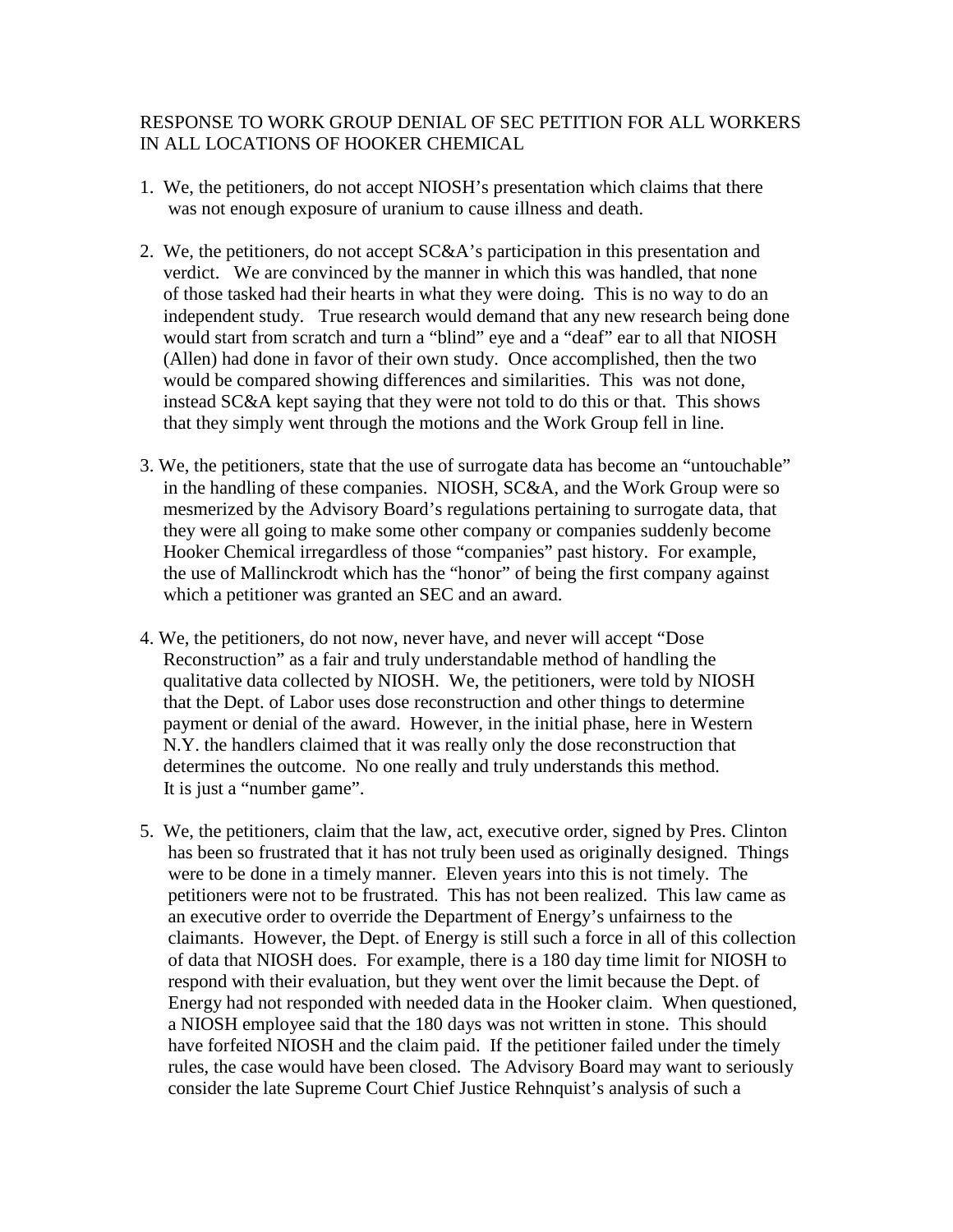situation as this. "If you don't want a law, repeal it, but don't try at one and the same time to live according to the law and to frustrate the law."

- 6. We, the petitioners, question the latest figures published on the internet giving the Hooker statistics of claims paid and denied. If NIOSH's findings causes this SEC petition to be denied, then how can the 15 cases paid be legal? This petition deals with all locations. Weren't these 15 in one or more of Hooker's locations? Would dose reconstruction or surrogate data mean anything? If NIOSH claims that the 0.2% was insufficient to cause illness or death, how did the 15 cases get paid?
- 7. We, the petitioners, seriously wonder why their response to NIOSH's evaluation was never acknowledged by the Work Group and was glossed over by SC&A. We have noticed that afterwards TBD was made a standalone and was boxed in. NIOSH even used it to respond to  $SC&A$ 's Review (Observation 3 – Matrix – TBD -6001 Appendix AA – page 1) as follows; "Since TBD-6001 is no longer used, the observation is not relevant." We, the petitioners, wonder about this because after our response to NIOSH's Evaluation, TBD – ceased to exist (boxed in) and Battelle disappeared. A coincidence? There are those who say there is no such thing as a coincidence.
- 8. We, the petitioners, are very disturbed with the treatment received by NIOSH since the May 16, 2011 Work Group meeting. The minutes of this meeting were not made public until the morning of the Work Group's Aug. 16, 2011 meeting and NIOSH has still not notified the petitioners that they are available. So there was no way for the petitioners to respond to what was covered. Granted, there were legal concerns, but to us, it appears as a "stalling tactic". To further cause us concern was all of the data that was to be dealt with at the August  $16<sup>th</sup>$  meeting to which the petitioners were not privileged. This resulted in M. Girardo exiting the teleconference after expressing her displeasure. Then, members of the Board, what do you think happened? Yes, NIOSH hurriedly put together all of the material and FED Ex'd it to the petitioners. Now, is this timely?
- 9. We, as the petitioners, can only further state that this whole handling of Hooker Chemical reeks with suspicion and underhandedness with no true consideration for the petitioners. Case in point, the use of a NIOSH employee as a Federal appointee who runs the Work Group meetings is an example of conflict of interests since the Advisory Board and Work Group are supposed to be neutral. Where are the "checks and balances"? It can only be asked what is really behind all of this – what are NIOSH, SC&A and the Work Group afraid of?
- 10. We, the petitioners, maintain that Hooker Chemical is the exception to all of these rules and procedures and since there are no official records available from Hooker, itself, then there is no individual monitoring data and no workplace

.